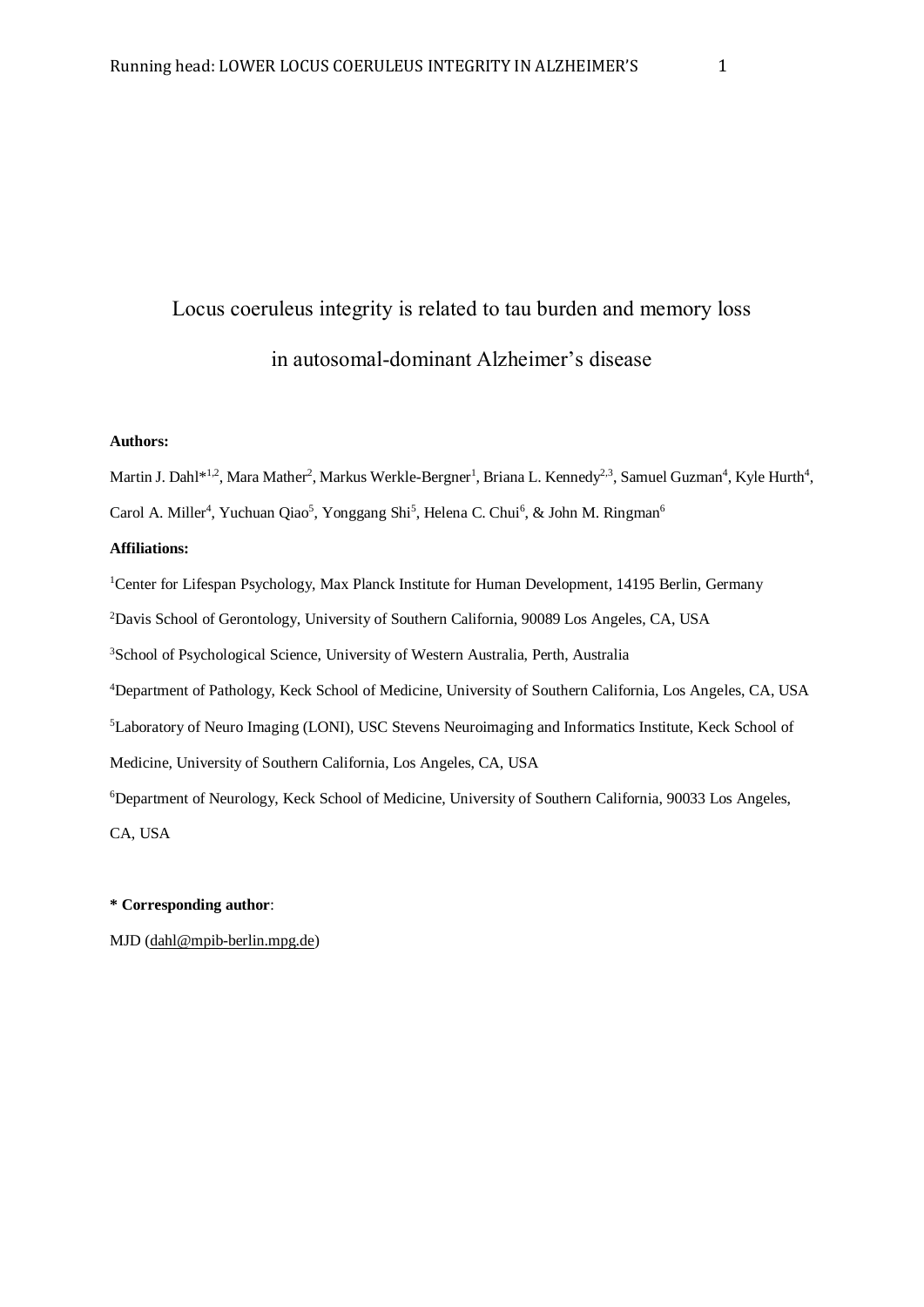# **1. Supplementary information**

| Region of interest <sup>1</sup> | rho      | $\overline{p}$ |
|---------------------------------|----------|----------------|
| bankssts                        | $-0.688$ | 0.004          |
| transversetemporal              | $-0.656$ | 0.007          |
| postcentral                     | $-0.641$ | 0.009          |
| inferiorparietal                | $-0.641$ | 0.009          |
| inferiortemporal                | $-0.638$ | 0.009          |
| cuneus                          | $-0.624$ | 0.012          |
| fusiform                        | $-0.609$ | 0.014          |
| parstriangularis                | $-0.582$ | 0.02           |
| pericalcarine                   | $-0.553$ | 0.029          |
| posteriorcingulate              | $-0.544$ | 0.032          |
| precuneus                       | $-0.532$ | 0.036          |
| caudalmiddlefrontal             | $-0.526$ | 0.038          |
| entorhinal                      | $-0.524$ | 0.04           |
| lingual                         | $-0.509$ | 0.046          |
| middletemporal                  | $-0.509$ | 0.046          |
| isthmuscingulate                | $-0.503$ | 0.049          |
| temporalpole                    | $-0.497$ | 0.052          |
| lateraloccipital                | $-0.494$ | 0.054          |
| caudalanteriorcingulate         | $-0.488$ | 0.057          |
| rostralanteriorcingulate        | $-0.476$ | 0.064          |
| superiorparietal                | $-0.459$ | 0.076          |
| paracentral                     | $-0.459$ | 0.076          |
| parahippocampal                 | $-0.456$ | 0.078          |
| insula                          | $-0.441$ | 0.089          |
| lateralorbitofrontal            | $-0.435$ | 0.094          |
| parsorbitalis                   | $-0.418$ | 0.109          |
| frontalpole                     | $-0.409$ | 0.117          |
| parsopercularis                 | $-0.403$ | 0.123          |
| precentral                      | $-0.382$ | 0.145          |
| medialorbitofrontal             | $-0.376$ | 0.151          |
| superiortemporal                | $-0.365$ | 0.165          |
| superiorfrontal                 | $-0.312$ | 0.239          |
| rostralmiddlefrontal            | $-0.282$ | 0.288          |
| supramarginal                   | $-0.232$ | 0.385          |

**Table S1:** Associations of locus coeruleus intensity and regional tau burden

*Note*: <sup>1</sup>Parcellation based on Desikan et al., (2006).

Tau data was averaged across hemispheres before analysis (see *Material and methods*). *Rho* and *p* values are based on non-parametric Spearman's correlations ( $n = 16$ ).